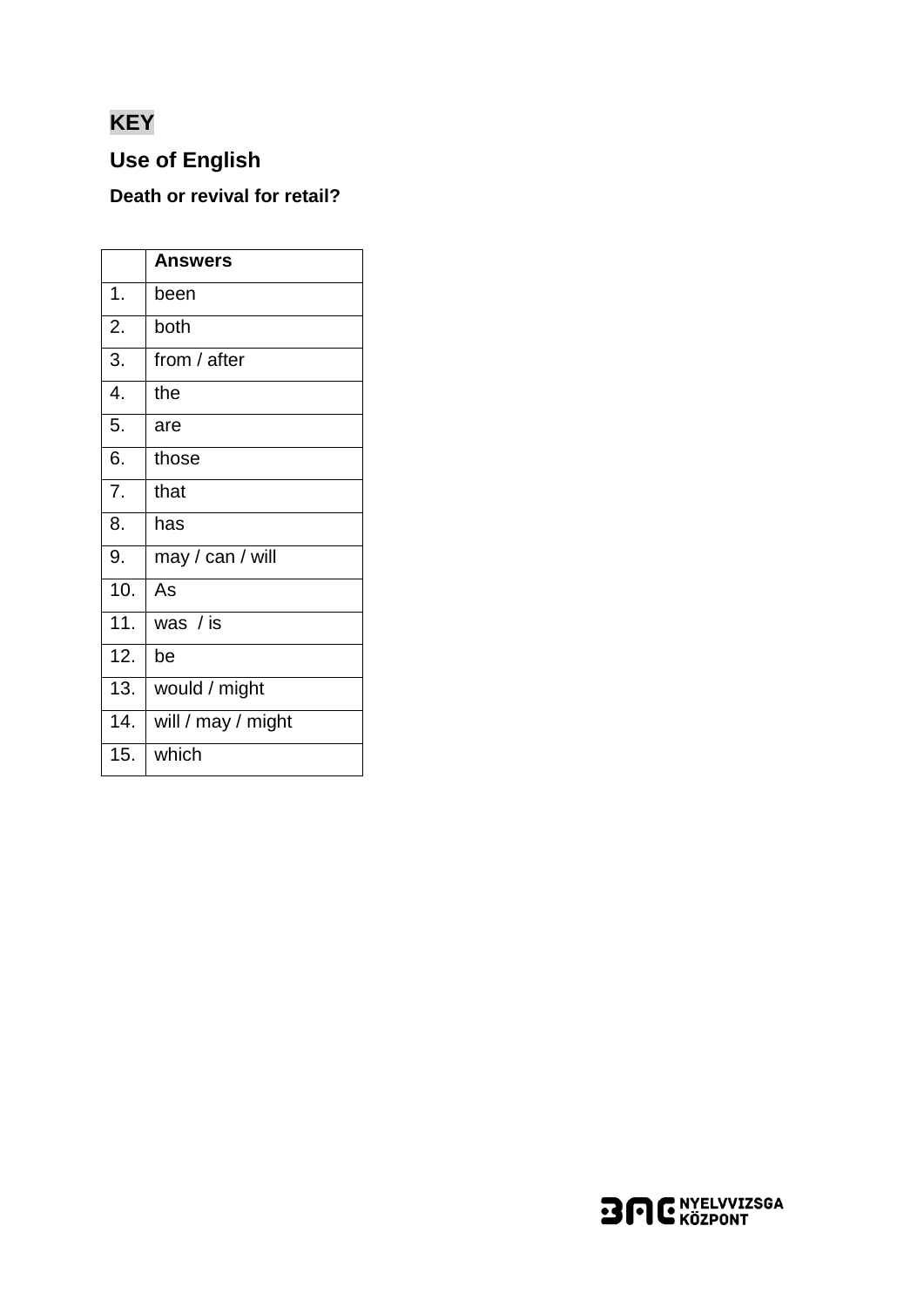## **KEY**

## **Reading**

**Part 1: Banks and Brexit**

|     | <b>Answers</b> |
|-----|----------------|
| 1.  | Ć              |
| 2.  | F              |
| 3.  | G              |
| 4.  | D              |
| 5.  | B              |
| 6.  | A              |
| 7.  | E              |
| 8.  |                |
| 9.  | Κ              |
| 10. | H              |

#### **Part 2: Automakers Expanding in China May Soon Face Weakening Demand**

- 1. It's more along the lines of aircraft technology than traditional, spot-welded steel bodies.
- 2. one (Volkswagen)
- 3. Because China's economic growth has slowed to its lowest level (in more than a quarter-century) / because China's economy is shrinking
- 4. a. China's college-educated, white-collar elite, b. blue-collar workers
- 5. by halving the sales tax on cars with engines of 1.6 liters or less / tax reduction
- 6. because the current tax reduction is scheduled to end
- 7. in their mentality
- 8. from the construction of (more highways), (rail lines), (factories and other investments) they want to turn to consumer spending OR
	- a new, more sustainable model for growth based on consumer spending OR
	- the government wants to change to a new, (more sustainable) growth
- 9. by exporting more cars to the United States
- 10.subcompact cars

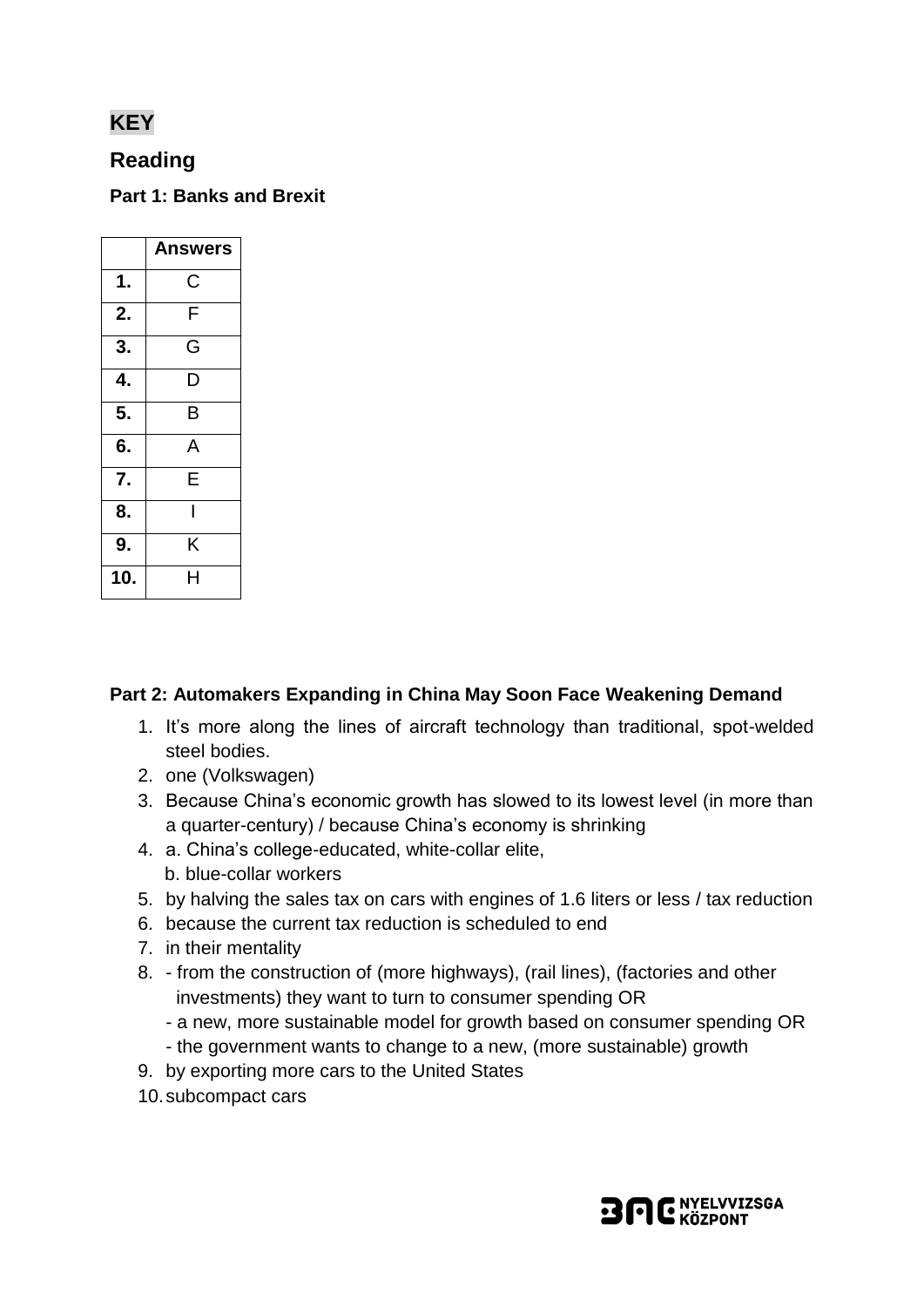## **Writing**

**Part 1**

#### *Példa egy vizsgázói megoldásra*

### *A HIBÁKAT JAVÍTATLANUL HAGYTUK.*

*Kb. 200 szó Teljesítmény: kb. 70 %*

#### **Rate of unemployment in Hungary and Great Britain**

As the line graph above depicts, the rate of unempleyment in Hungary shows worse tendencies than Great Britain's data.

Between 2005 and 2006 the number of the unemployed has risen sharply in Hungary while in Great Britain it has increased. Since then we can experience a sequential increase in Hungary. For two years the tendency was showing better results, but between 2005 and 2013 the rate of unemployment tripled.

In case of Great Britain the trends are mostly similar and the graph shows two drops in the given period of time, one in 2006 and the other in 2008. After the financial crisis of 2008 a lot of people lost their jobs and a great number of businesses went bust. Hungary was also influenced by the credit crunch, as a result of which a lot of people couldn't pay their monthly instalments and had to sell their homes. Great Britain, where the general standard of living is higher and the annual GDP growth is bigger, suffered less than Hungary. In Hungary, where the effects of the econimc downturn could be felt longer, needed more time to recover.

Luckily, since 2013 the rate of unemployment has been decreasing and analysts are positive that this tendency will continue.